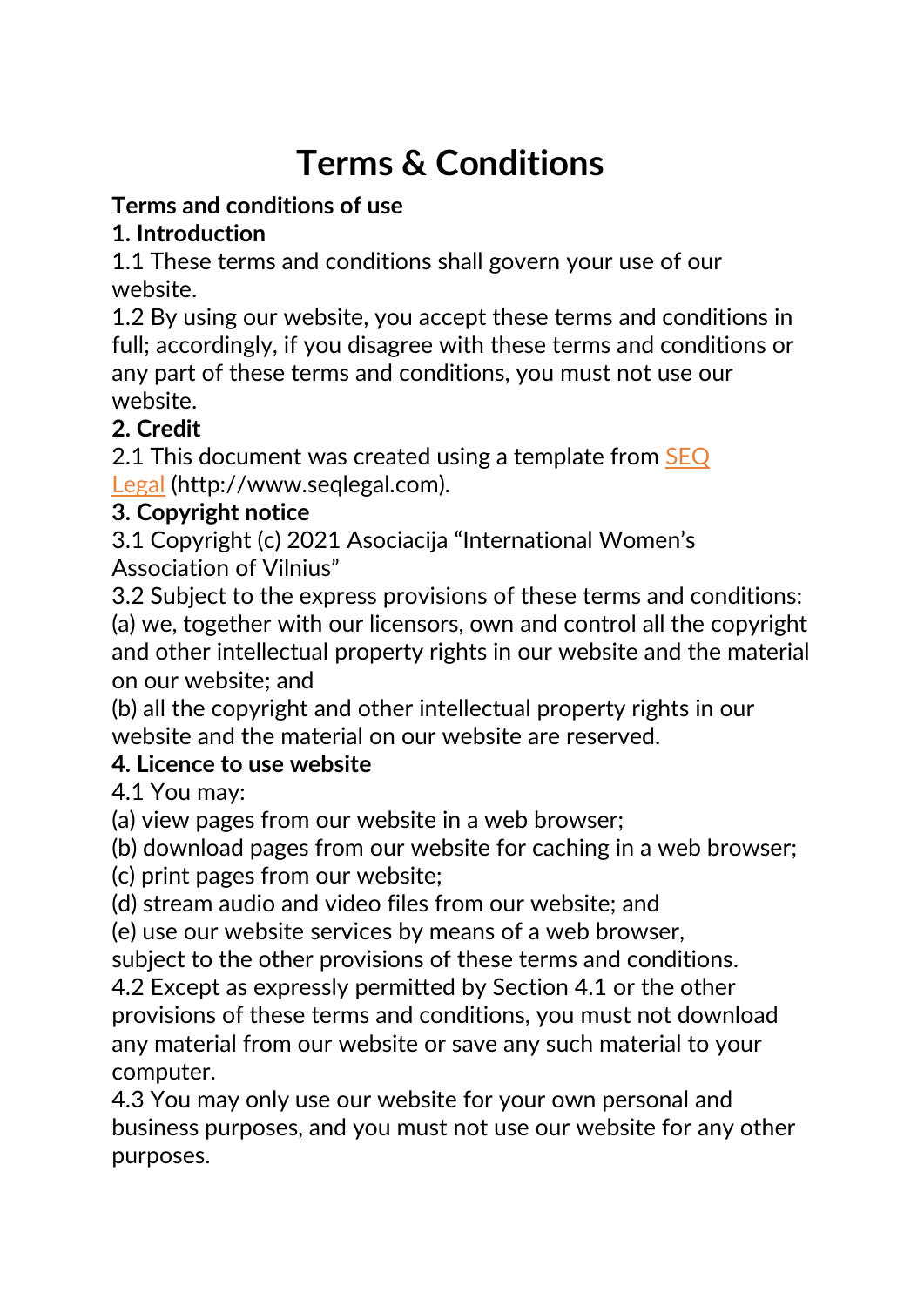4.4 Except as expressly permitted by these terms and conditions, you must not edit or otherwise modify any material on our website. 4.5 Unless you own or control the relevant rights in the material, you must not:

(a) republish material from our website (including republication on another website) as your own;

(b) sell, rent or sub-license material from our website;

(c) exploit material from our website for a commercial purpose; or (d) redistribute material from our website.

4.6 We reserve the right to restrict access to areas of our website, or indeed our whole website, at our discretion; you must not circumvent or bypass, or attempt to circumvent or bypass, any access restriction measures on our website.

#### **5. Acceptable use**

5.1 You must not:

(a) use our website in any way or take any action that causes, or may cause, damage to the website or impairment of the performance, availability or accessibility of the website;

(b) use our website in any way that is unlawful, illegal, fraudulent or harmful, or in connection with any unlawful, illegal, fraudulent or harmful purpose or activity;

(c) use our website to copy, store, host, transmit, send, use, publish or distribute any material which consists of (or is linked to) any spyware, computer virus, Trojan horse, worm, keystroke logger, rootkit or other malicious computer software;

(d) conduct any systematic or automated data collection activities (including without limitation scraping, data mining, data extraction and data harvesting) on or in relation to our website without our express written consent;

(e) access or otherwise interact with our website using any robot, spider or other automated means;

(f) violate the directives set out in the robots.txt file for our website; or

(g) use data collected from our website for any direct marketing activity (including without limitation email marketing, SMS marketing, telemarketing and direct mailing).

5.2 You must not use data collected from our website to contact individuals, companies or other persons or entities.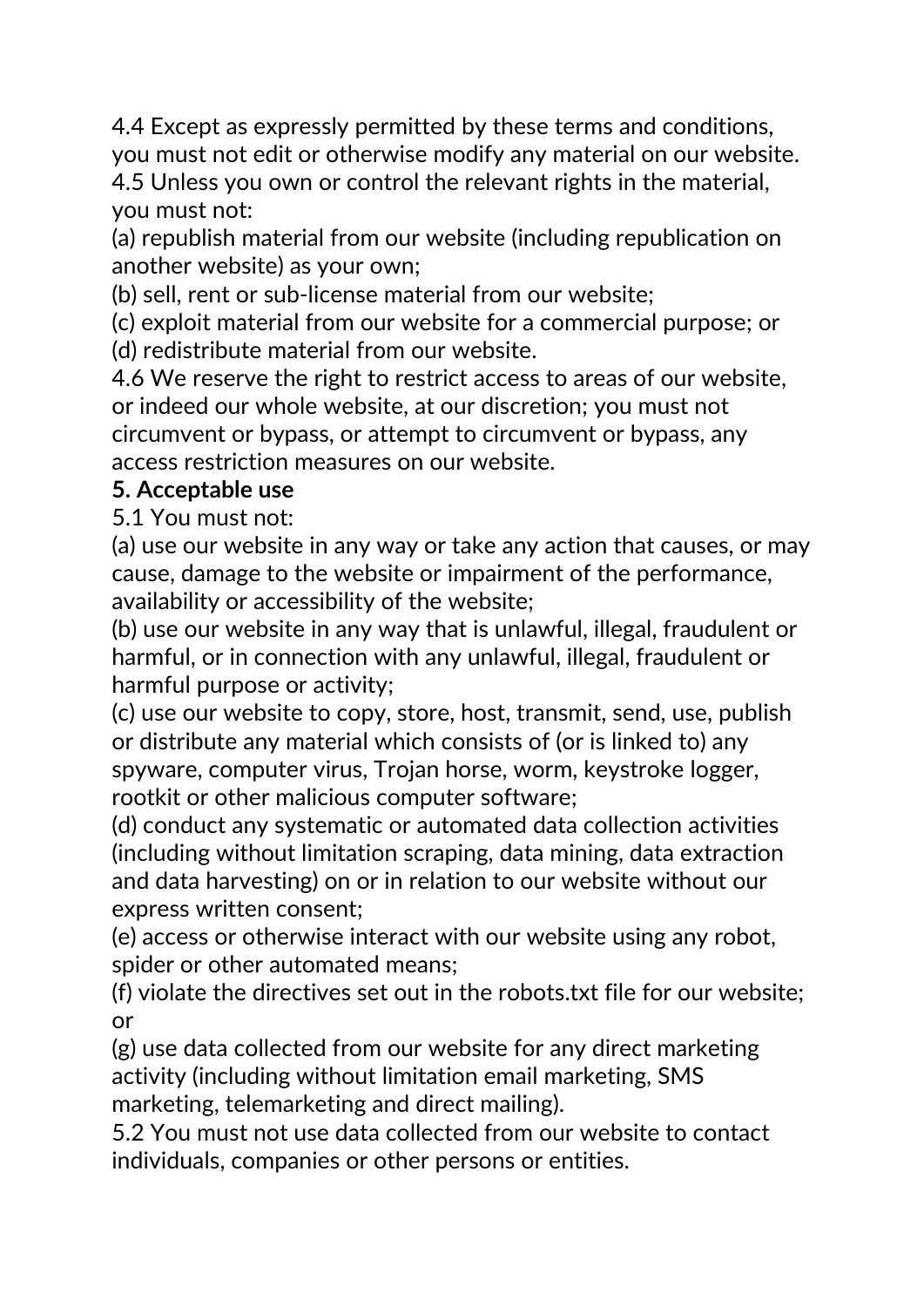5.3 You must ensure that all the information you supply to us through our website, or in relation to our website, is true, accurate, current, complete and non-misleading.

#### **6. Limited warranties**

6.1 We do not warrant or represent:

(a) the completeness or accuracy of the information published on our website;

(b) that the material on the website is up to date; or

(c) that the website or any service on the website will remain available.

6.2 We reserve the right to discontinue or alter any or all of our website services, and to stop publishing our website, at any time in our sole discretion without notice or explanation; and save to the extent expressly provided otherwise in these terms and conditions, you will not be entitled to any compensation or other payment upon the discontinuance or alteration of any website services, or if we stop publishing the website.

6.3 To the maximum extent permitted by applicable law and subject to Section 15.1, we exclude all representations and warranties relating to the subject matter of these terms and conditions, our website and the use of our website.

# **7. Limitations and exclusions of liability**

7.1 Nothing in a contract under these terms and conditions will: (a) limit or exclude any liability for death or personal injury resulting from negligence;

(b) limit or exclude any liability for fraud or fraudulent misrepresentation;

(c) limit any liabilities in any way that is not permitted under applicable law; or

(d) exclude any liabilities that may not be excluded under applicable law.

12.2 The limitations and exclusions of liability set out in this Section 12 and elsewhere in a contract under these terms and conditions:

(a) are subject to Section 15.1; and

(b) govern all liabilities arising under that contract or relating to the subject matter of that contract, including liabilities arising in contract, in tort (including negligence) and for breach of statutory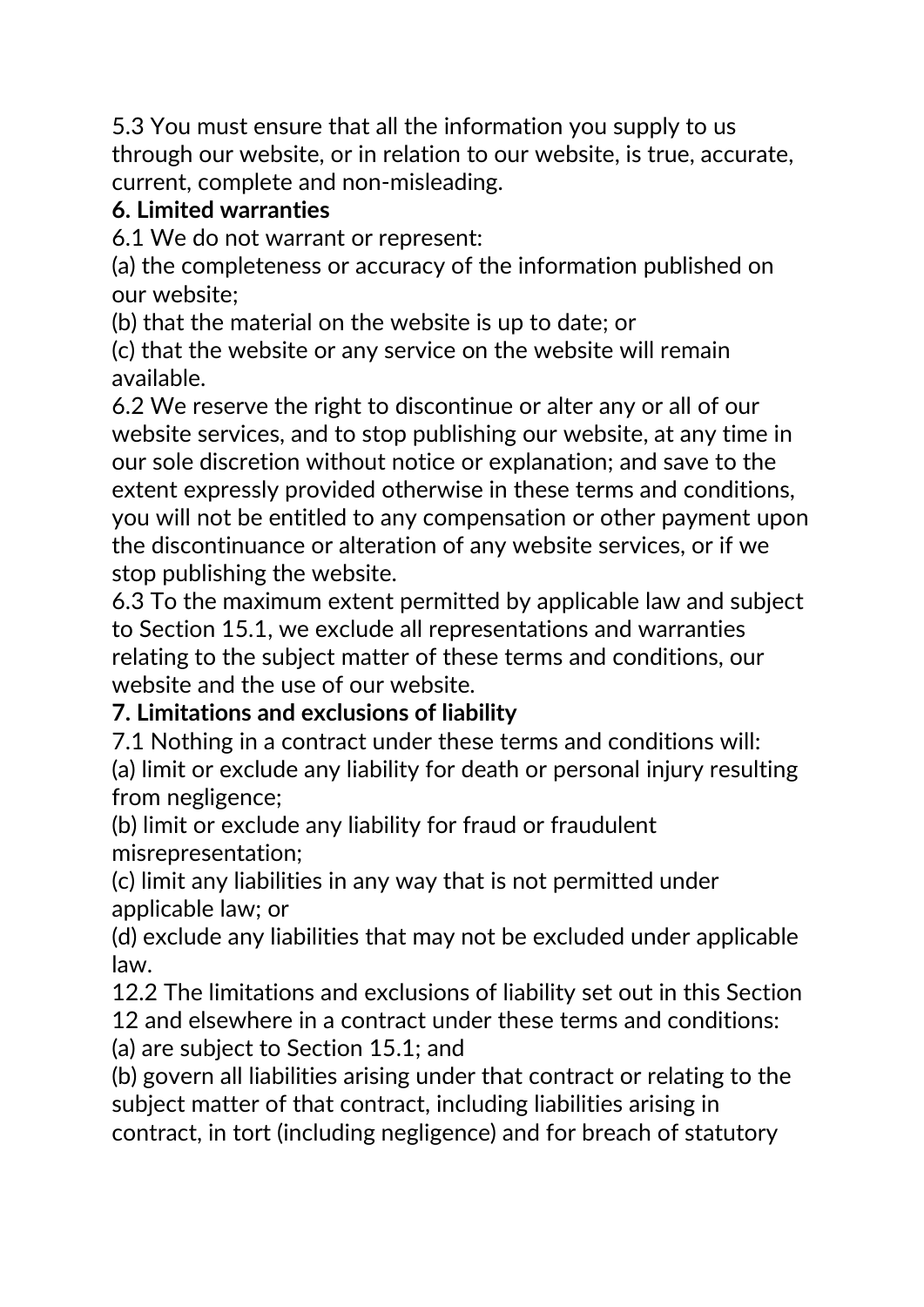duty, except to the extent expressly provided otherwise in that contract.

7.2 To the extent that our website and the information and services on our website are provided free of charge, we will not be liable for any loss or damage of any nature.

7.3 We will not be liable to you in respect of any losses arising out of any event or events beyond our reasonable control.

7.4 We will not be liable to you in respect of any business losses, including (without limitation) loss of or damage to profits, income, revenue, use, production, anticipated savings, business, contracts, commercial opportunities or goodwill.

7.5 We will not be liable to you in respect of any loss or corruption of any data, database or software.

7.6 We will not be liable to you in respect of any special, indirect or consequential loss or damage.

7.7 You accept that we have an interest in limiting the personal liability of our officers and employees and, having regard to that interest, you acknowledge that we are a limited liability entity; you agree that you will not bring any claim personally against our officers or employees in respect of any losses you suffer in connection with the website or these terms and conditions (this will not, of course, limit or exclude the liability of the limited liability entity itself for the acts and omissions of our officers and employees).

#### **8. Commercial terms**

8.1 When buying an event ticket, you agree that:

(a) you are responsible for reading the full item listing before making a commitment to buy it

(b) you enter into a legally binding contract to purchase an item when you commit to buy an item and you complete the check-out payment process.

8.2 The prices we charge for our event tickets are listed on the website. We reserve the right to change our prices for products displayed at any time, and to correct pricing errors that may inadvertently occur. Additional information about pricing and sales tax is available on the payments page.

8.3 The service fee will be passed on to you.

#### **9. Refund policy**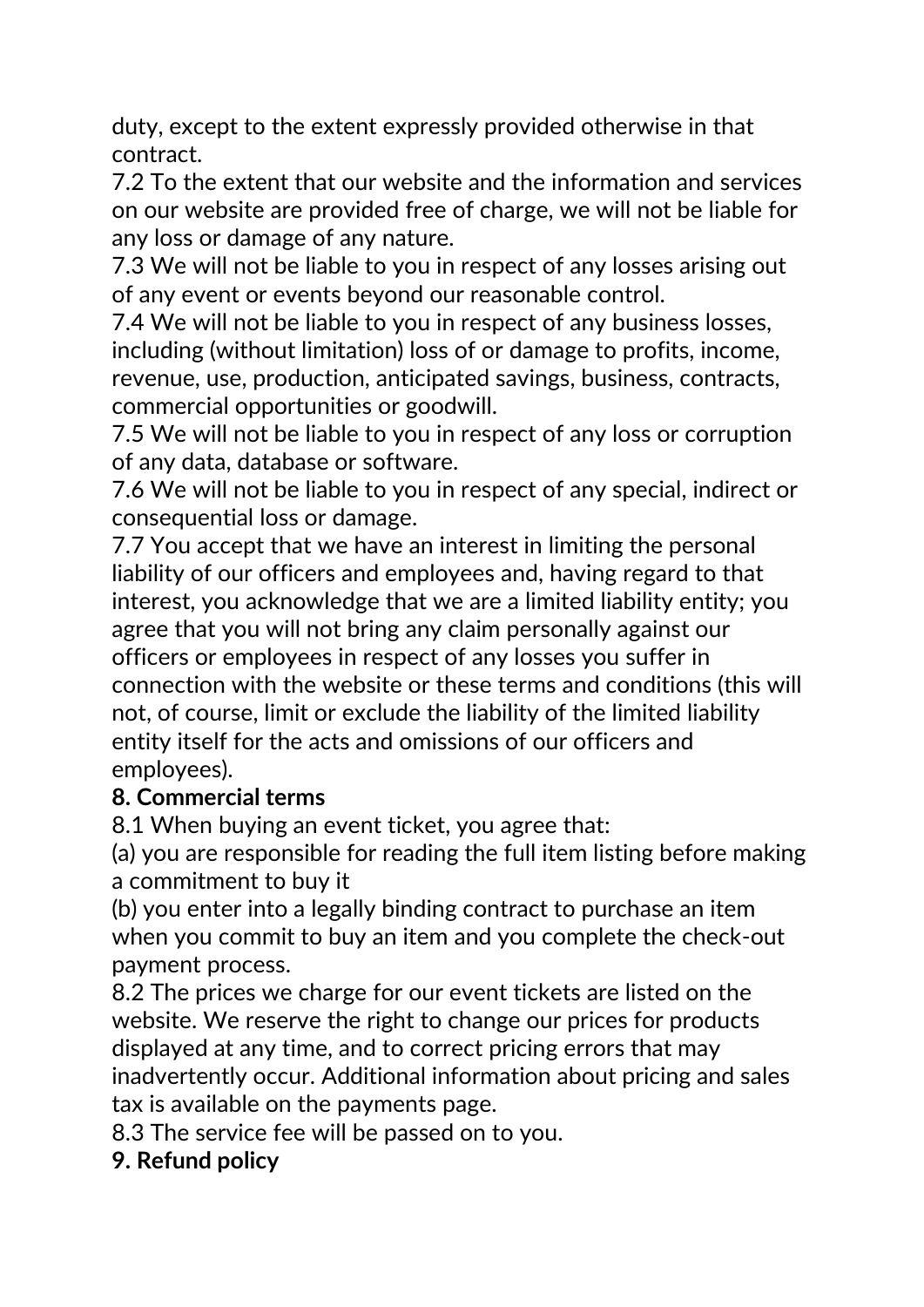9.1 In case of event cancellation, ticket prices will be refunded in full (minus service fee).

9.2 In case you cannot attend an event, please contact us at [blossom@iwavilnius.com](mailto:blossom@iwavilnius.com) at least **7 days** before the event to receive a refund.

9.3 Any request regarding inability to attend less than 7 days prior to the event shall not result in a refund.

#### **10. Indemnification**

10.1 You agree to indemnify and hold Asociacija International Women's Association of Vilnius harmless from any demands, loss, liability, claims or expenses (including attorneys' fees), made against them by any third party due to, or arising out of, or in connection with your use of the website or any of the services offered on the website.

#### **11. Right to change and modify terms**

11.1 We reserve the right to modify these terms from time to time at our sole discretion. Therefore, you should review these pages periodically. When we change the Terms in a material manner, we will notify you that material changes have been made to the Terms. Your continued use of the Website or our service after any such change constitutes your acceptance of the new Terms. If you do not agree to any of these terms or any future version of the Terms, do not use or access (or continue to access) the website or the service.

#### **12. Breaches of these terms and conditions**

12.1 Without prejudice to our other rights under these terms and conditions, if you breach these terms and conditions in any way, or if we reasonably suspect that you have breached these terms and conditions in any way, we may:

(a) send you one or more formal warnings;

(b) temporarily suspend your access to our website;

(c) permanently prohibit you from accessing our website;

(d) block computers using your IP address from accessing our website;

(e) contact any or all of your internet service providers and request that they block your access to our website;

(f) commence legal action against you, whether for breach of contract or otherwise; and/or

(g) suspend or delete your account on our website.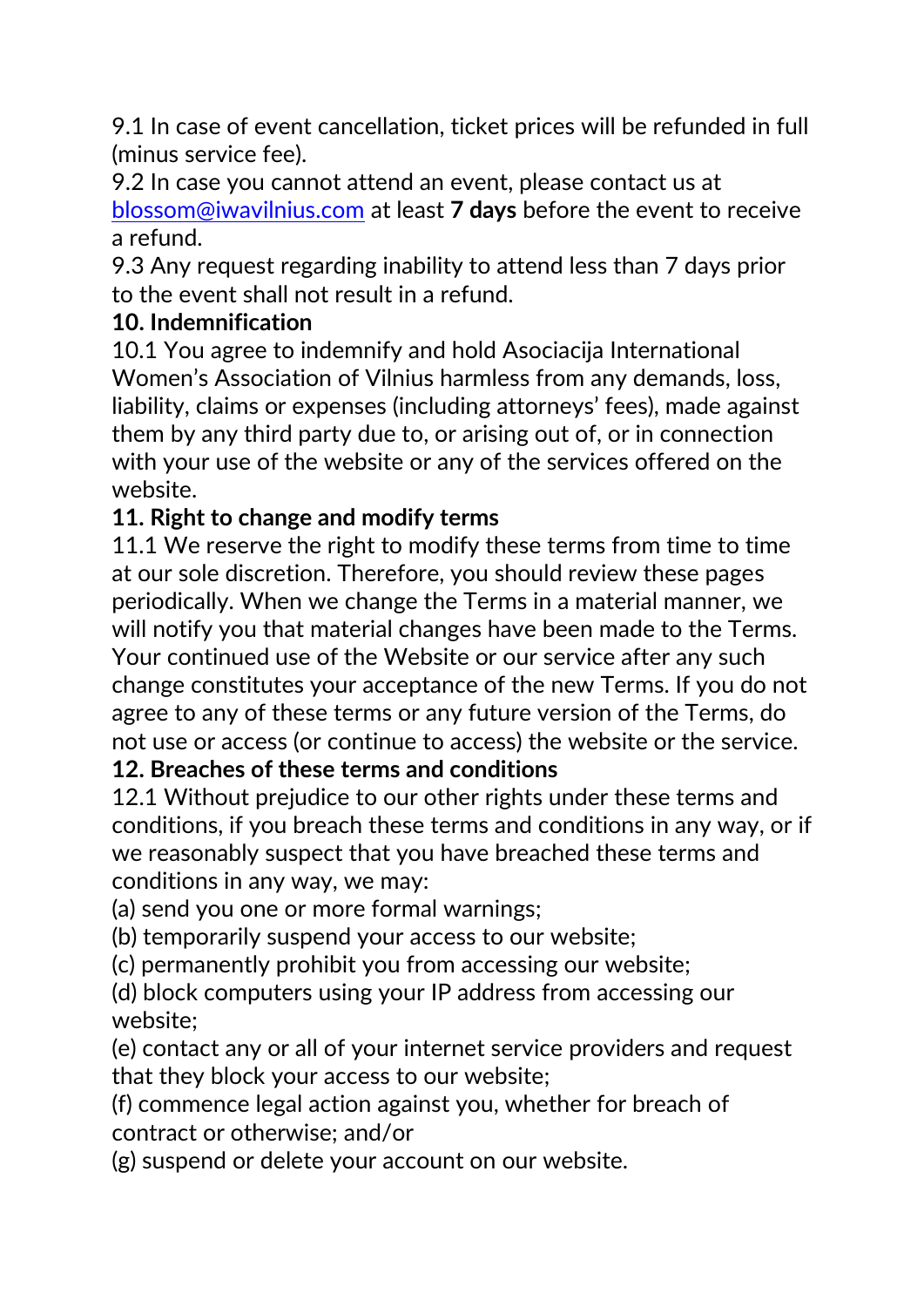12.2 Where we suspend or prohibit or block your access to our website or a part of our website, you must not take any action to circumvent such suspension or prohibition or blocking (including without limitation creating and/or using a different account).

#### **13. Variation**

13.1 We may revise these terms and conditions from time to time. 13.2 The revised terms and conditions shall apply to the use of our website from the date of publication of the revised terms and conditions on the website, and you hereby waive any right you may otherwise have to be notified of, or to consent to, revisions of these terms and conditions. / We will give you written notice of any revision of these terms and conditions, and the revised terms and conditions will apply to the use of our website from the date that we give you such notice; if you do not agree to the revised terms and conditions, you must stop using our website.

9.3 If you have given your express agreement to these terms and conditions, we will ask for your express agreement to any revision of these terms and conditions; and if you do not give your express agreement to the revised terms and conditions within such period as we may specify, we will disable or delete your account on the website, and you must stop using the website.

#### **14. Assignment**

14.1 You hereby agree that we may assign, transfer, sub-contract or otherwise deal with our rights and/or obligations under these terms and conditions.

14.2 You may not without our prior written consent assign, transfer, sub-contract or otherwise deal with any of your rights and/or obligations under these terms and conditions.

## **14. Severability**

14.1 If a provision of a contract under these terms and conditions is determined by any court or other competent authority to be unlawful and/or unenforceable, the other provisions will continue in effect.

14.2 If any unlawful and/or unenforceable provision of a contract under these terms and conditions would be lawful or enforceable if part of it were deleted, that part will be deemed to be deleted, and the rest of the provision will continue in effect.

## **15. Third party rights**